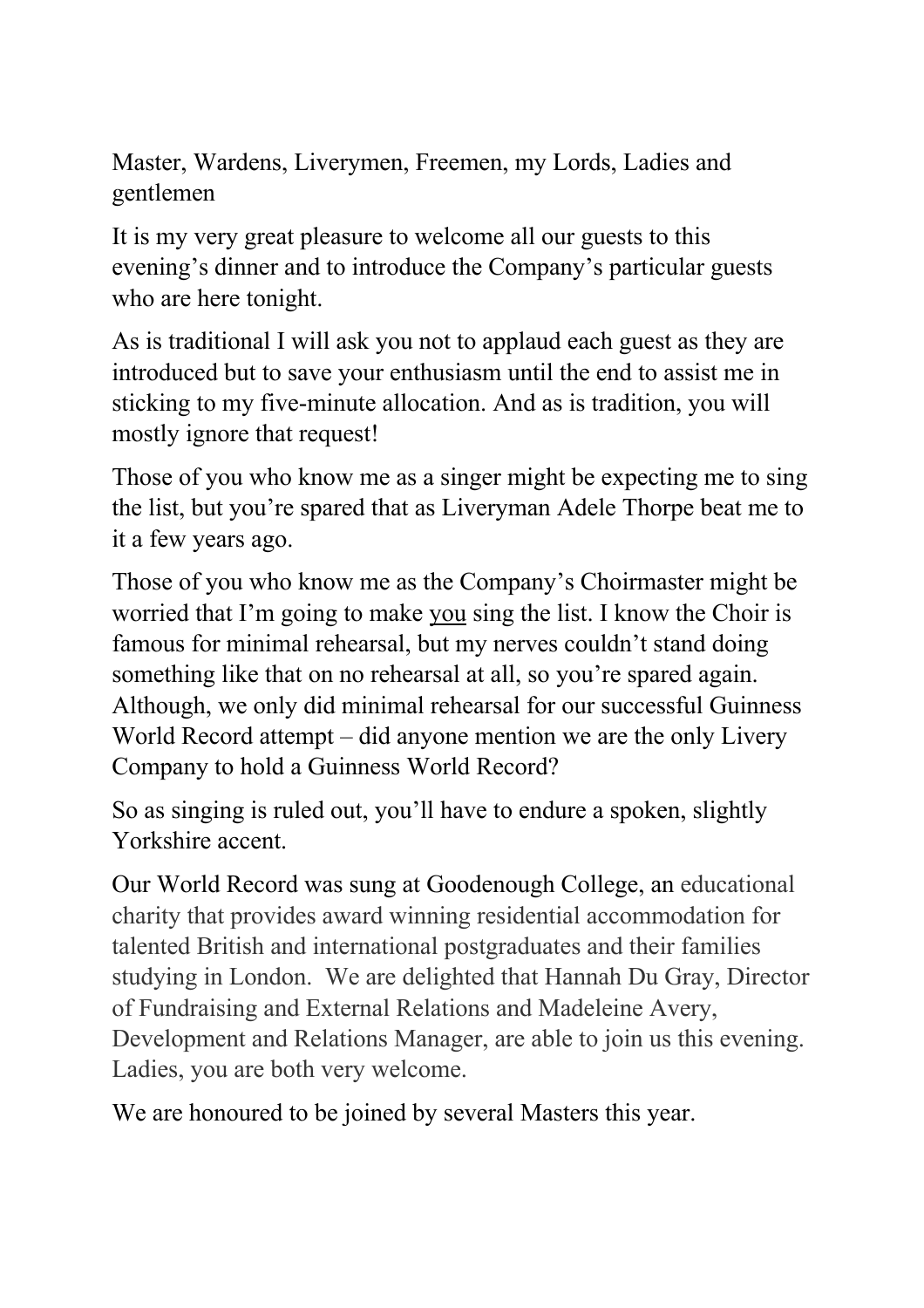As a fellow Chartered Accountant, it gives me particular pleasure to introduce John Cardnell, Master Chartered Accountant. John is very much a man of the South East of England and is currently trustee of the Mick Jagger Centre in Dartford. He says he enjoys watching England play rugby at Twickenham – though possibly not so much in the recent Six Nations Championship which was, of course, won by Wales.

There's no point having a business with neat and tidy books and records if no-one knows about it so we are fortunate to have Master Marketor Andrew Cross and his Clerk John Hammond with us this evening. Andrew grew up in New Zealand and has travelled extensively in his career in advertising.

But no business these days can manage without technology, so welcome Master Information Technologists Lady Parmley, better known to us as Wendy, and her Clerk, Susan Hoefling. A champion of the value of technology and the internet to create networks among schools in England and around the world to develop school and student leadership, Wendy's career started in languages and education.

But when the business goes horribly wrong, as sometimes happens, we may have to bring in the consultants so welcome Master Management Consultant John Corneille, guest of Past Master Robert Alston.

When you do have a business problem, you are often advised to stand back or get a "helicopter view", so we are very fortunate to have Wing Commander Mark Pickford, Officer Commanding of our affiliate 28 Squadron, and his wife Amy, here as guests of Past Master Baroness Garden of Frognal (better known to us as Sue Garden). And as a chartered accountant and tax specialist, Amy is yet another recruit to our business!

Corporate life is very hectic and another current trend to de-stress is "mindfulness", so to assist us with some moments of calm reflection, we are delighted to welcome the new Vicar of All Hallows by the